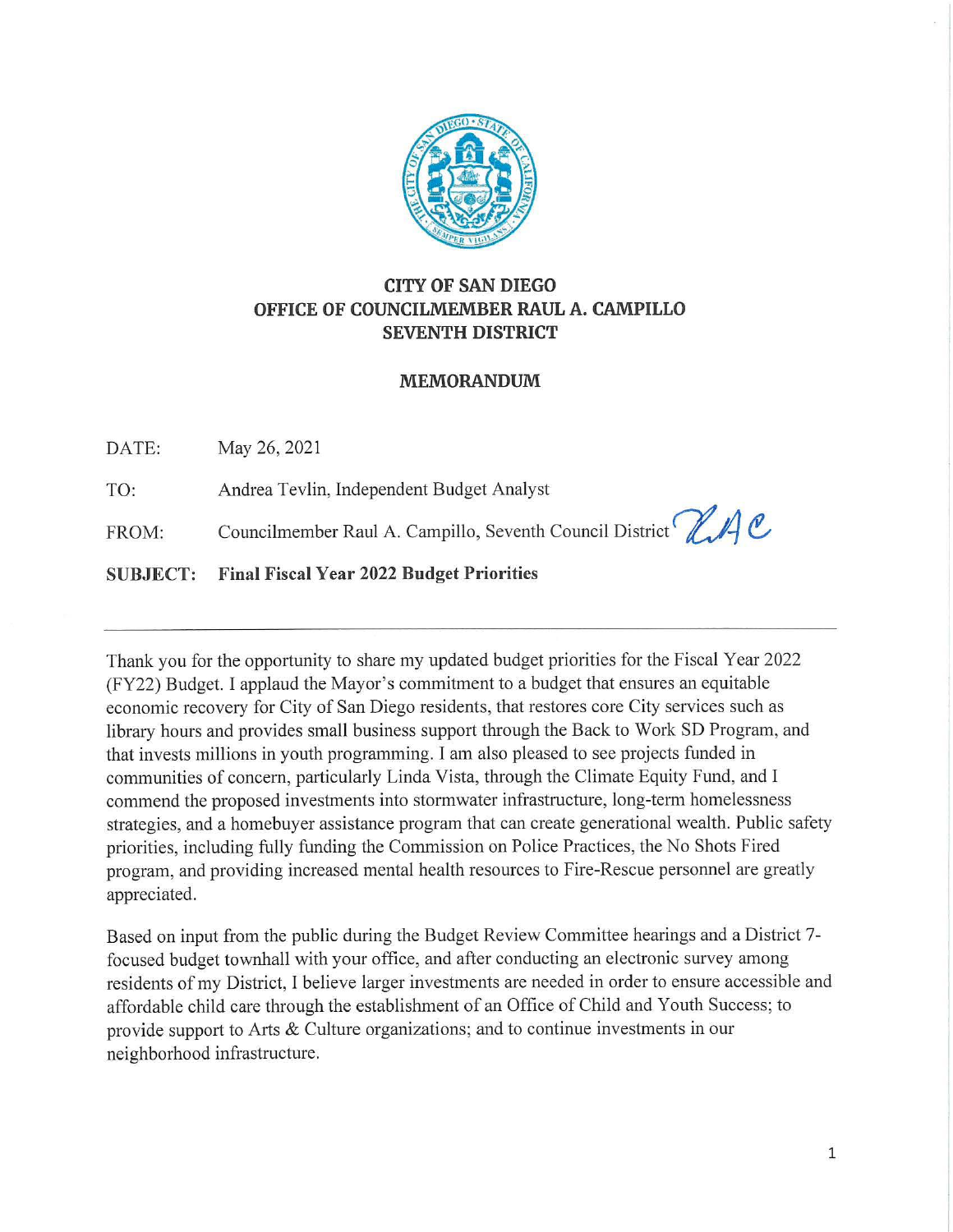I am pleased to share my final budget priorities for the FY 2022 Budget, outlined below. I look forward to working with my Council colleagues and the Independent Budget Analyst to adopt a balanced budget in June, that is inclusive of all San Diegans.

### **ECONOMIC DEVELOPMENT**

**Office of Child & Youth Success:** Establish an Office of Child & Youth Success. This office would work to increase access to affordable, quality childcare, and facilitate collaboration between the City, the Navy, school districts, and Community Based Organizations (CBOs). The pandemic has highlighted the need for regional partnerships to provide cross-jurisdictional childcare, and the City should take the lead on providing this service. *Approximate Cost: \$350,000for 2.00 FTEs, one paid youth intern, and a master design plan.* 

**Small Business Support:** I request that the \$10 million in small business *forgivable loans* in the FY22 Proposed Budget be converted to *grants,* and that eligibility be expanded to include undocumented individuals, previously incarcerated individuals, and business franchisees. I thank the Mayor for earmarking \$2 million for disadvantaged small businesses and \$2 million for nonprofits.

**Cash Aid for Immigrant Workers:** Many San Diegans have been excluded from state and federal COVID-19 benefits despite tax contributions and have consequently been heavily impacted by this crisis. The California Disaster Relief Assistance for Immigrants (DRAI) offered earlier in 2020 was quickly depleted and left many individuals without financial support. The City of San Diego should provide cash aid to help prevent housing and food insecurity for these individuals who were not supported through prior programs.

# **NEIGHBORHOOD SERVICES**

**Arts & Culture:** I request that the FY22 Proposed Budget for Arts & Culture be increased to \$1 O million, and that a sustainable funding strategy be identified that can replace the Penny for the Arts goal that has yet to be met, in order to help boost economic recovery for San Diego's Arts & Culture industry. *Approximate Cost: \$2. 9 million.* 

**Library Hours:** The phased-in re-opening of 14 library branches on Sundays should not be prioritized based on pre-pandemic hours but rather, re-opining should be based on where the needs exist. Library facilities operating 7 days a week during this phase-in should be prioritized in communities of concern to expand access. In District 7, I request that the Linda Vista Library branch be included on the list of initial branches to re-open in the second quarter of FY22.

**Park and Reservoir Facilities:** I request that the Public Utilities Department budget accommodate an investment toward improving facilities, in particular, repairing and upgrading public restrooms along the Lake Murray Community Park walkway. Prioritized amenities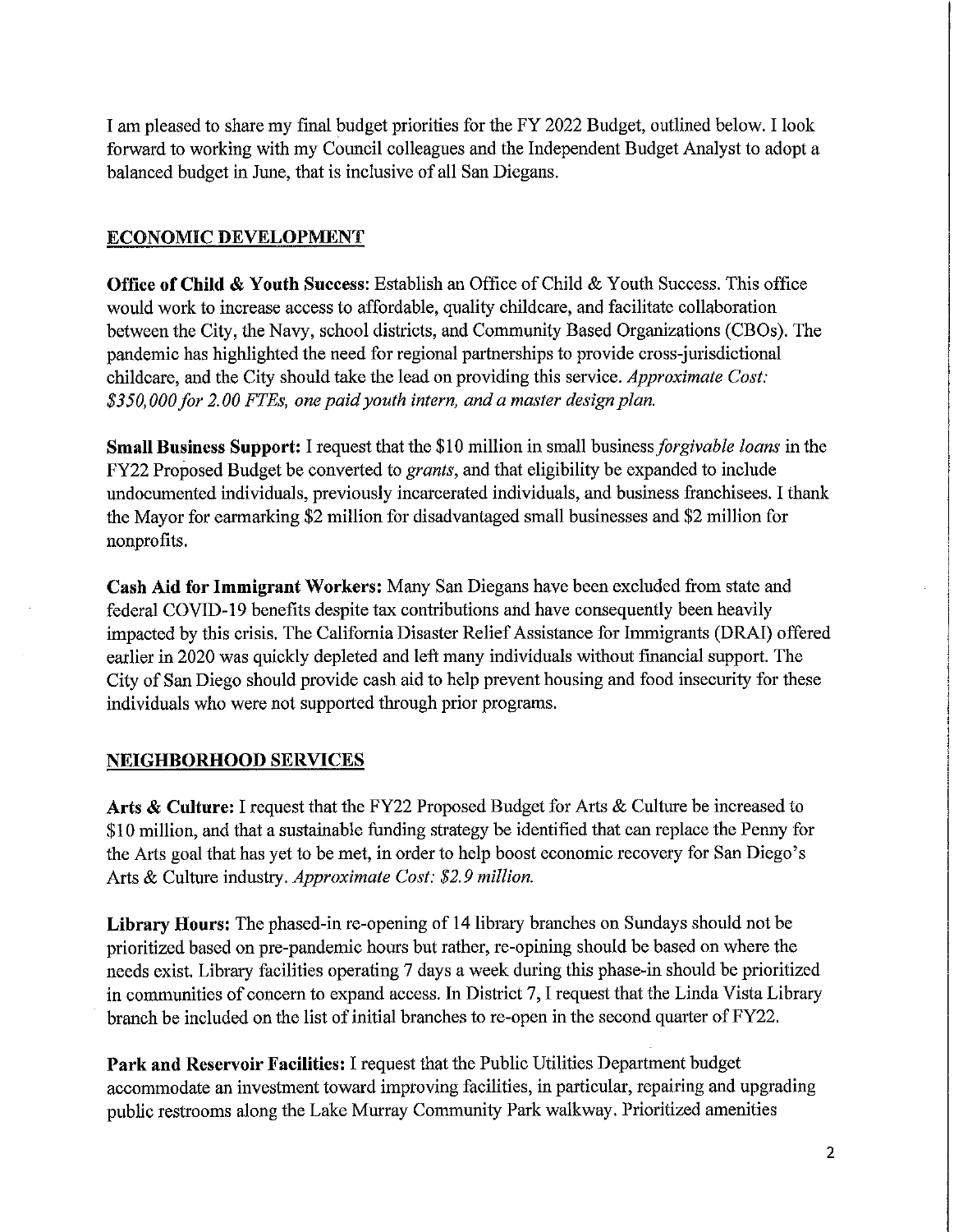include trash cans, recycling bins, water fountains for trails, safe needle disposal, among other things. *Approximate Cost: Unknown.* 

**Community Development Block Grant (CDBG) Program:** No funding for the Public Services portion of CDBG funds was included in the FY22 Proposed Budget. Continuing to underfund the Public Services portion of CDBG funds will have large negative effects, compounded this year due to the pandemic, on community non-profits and service provider's ability to provide critical services to communities in need. I request that funding be included to help support the work of these organizations, and the services they provide to City residents.

**Urban Forestry:** While the FY22 Proposed Budget maintains service levels related to urban forestry, greater investments need to be made in order to meet the City's Climate Action Plan goals. I request the addition of 2.00 FTE additional arborist/horticulturalist, an increase in contracts for pest treatments in park, as well as increased funding for shade tree trimming. *Approximate Cost: \$200,000/or 2.00 FTE, \$900,000/or shade tree trimming, and \$500,000/or contracts.* 

**Second Summer Trash Collection: Mission Beach:** In past years, Mission Beach has been granted an additional trash collection in the Summer season to address the increased waste disposal in the area. To meet this demand, I request that the budget be adjusted to provide for a second collection in Mission Beach during the Summer months.

# **ENVIRONMENT/INFRASTRUCTURE**

**Climate Equity Fund:** I request that as part of the FY22 allocation for the Climate Equity Fund, the following projects receive funding:

- Installation of new streetlights between the 2500 and 2800 blocks of Nye Street, and on the 6700, 6900, and 7000 blocks of Fulton Street.
- Upgraded crosswalk features and traffic calming measures at the intersection of Comstock Street and Linda Vista Road.
- Repaving of the baseball field parking lot by the Linda Vista Community Park on Osler Street.
- Exploring City acquisition of the lot located at 6950 Levant Street for expansion of the Linda Vista Community Park.

**Installation of unleaded fuel tank at Montgomery Gibbs Executive Airport:** I request that funding for an unleaded fuel tank, and accompanying card reader, and concrete slab be included in the FY22 Budget. Nearly 1.422 metric tons of toxic lead pollution is released into the air annually from airplanes using the Montgomery Gibbs Executive Airport, and this fuel tank will help limit air pollution and ensure cleaner air for residents of San Diego. This can be funded through a Federal Aviation Administration grant that the City can apply for through July 9,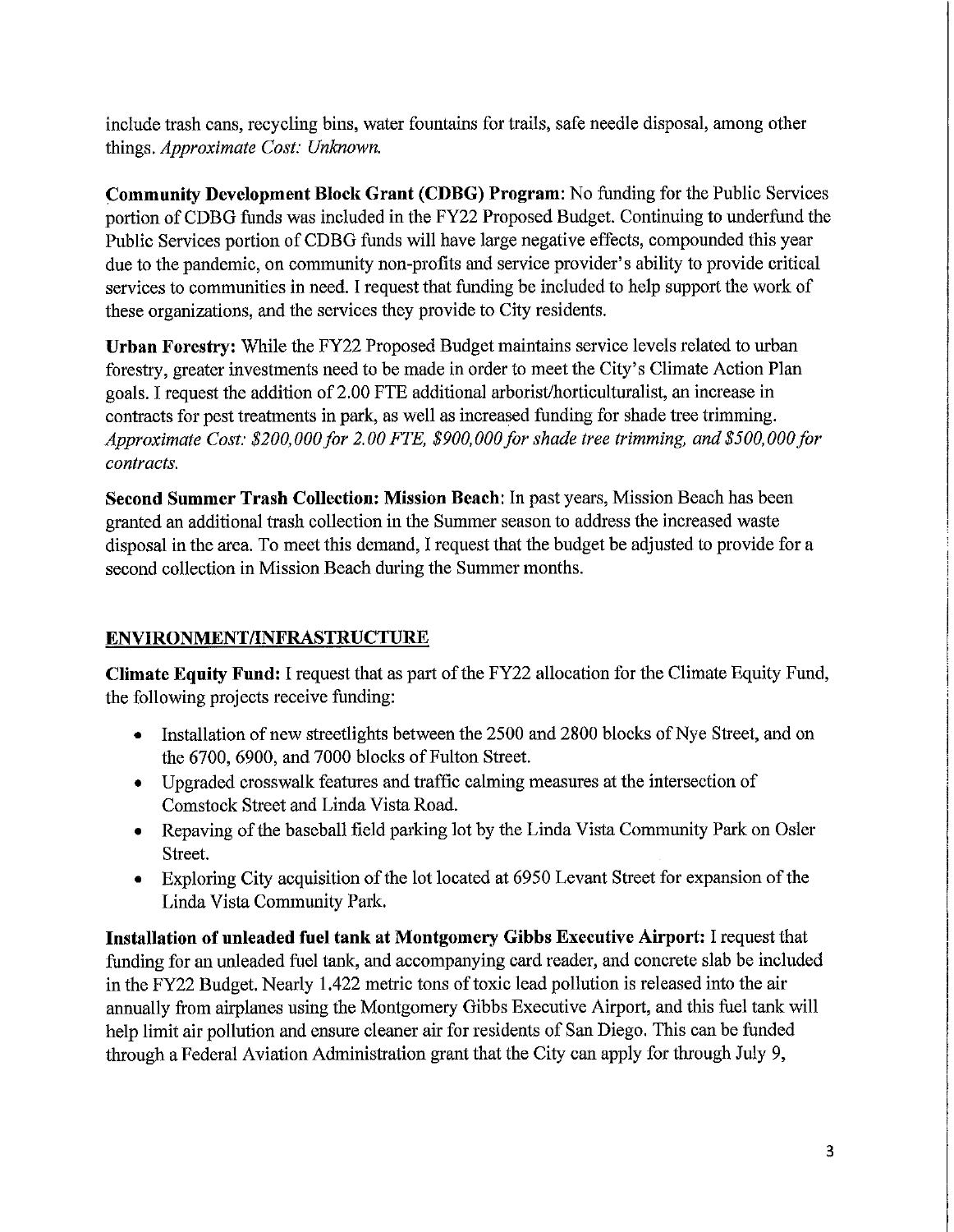# 2021.<sup>1</sup> Approximate Cost: \$85,000 for an unleaded fuel tank. \$15,000 for a card reader. \$5,000 *for a concrete slab.*

**Climate Action Plan (CAP) Implementation:** I request the addition of 1.00 FTE for a Grant Writer position in the Sustainability Department, working to support and implement the CAP, increase access to low-cost and efficient transit, and securing clean energy. *Approximate Cost: \$65,000.* 

**Enforce the City's Truck Route Ordinance:** I request that the City construct street-calming infrastructure on Beardsley Street (from Logan Avenue to Harbor Drive) and Boston Avenue (from 28th Street to 32nd Street) in order to address the legacy of intentional environmental harm to San Diego's underserved communities. *Approximate Cost: \$100,000.* 

# **Expand the City's Park Network and Improve Access to Parks for all:**

- Create a Capital Improvement Project and allocate \$125,000 for the General Development Plan process for Kelly Street Neighborhood Park in District 7.
- Create a Capital Improvement Project and allocate \$120,000 for the General Development Plan process for Boston Avenue Linear Park in District 8.
- Create a Capital Improvement Project and allocate \$50,000 for a General Development Plan process for Berardini Field at 4008 Federal Blvd. in District 9.
- Create a Capital Improvement Project and allocate \$350,000 to update the Chollas Creek Watershed Regional Park Masterplan.
- Create a Capital Improvement Project and allocate \$130,000 for an Engineering Design Study/General Development Plan for Castana Street Natural Park in District 4.
- Allocate \$500,000 for design needs at Emerald Hills Park in District 4 in the Emerald Hills neighborhood.
- Establish a Joint Operations Facility with SDUSD in University Heights and allocate \$200,000 for project development in District 3.

**Infrastructure Improvements:** Providing upgrades to aged infrastructure is one of the most requested services among District 7 residents. While waiving the Infrastructure Fund contribution in FY22 has been proposed as a mitigation effort, I request that the full contribution be allocated to respect the will of the voters who passed Proposition H in 2016 and the voices of the District 7 residents who have communicated through our community survey that infrastructure is among their top priorities. This funding should be expended on the following line items:

- Provide funding for an updated, targeted OCI assessment: This should include the top 4 miles per Council District whose OCI index score may differ significantly from the 2015- 2016 assessment due to wear and tear from traffic.
	- o *Approximate Cost: \$200,000.*

<sup>1</sup> https://www.govinfo.gov/content/pkg/FR-2021-05-1 O/pdf/2021-09856. pdf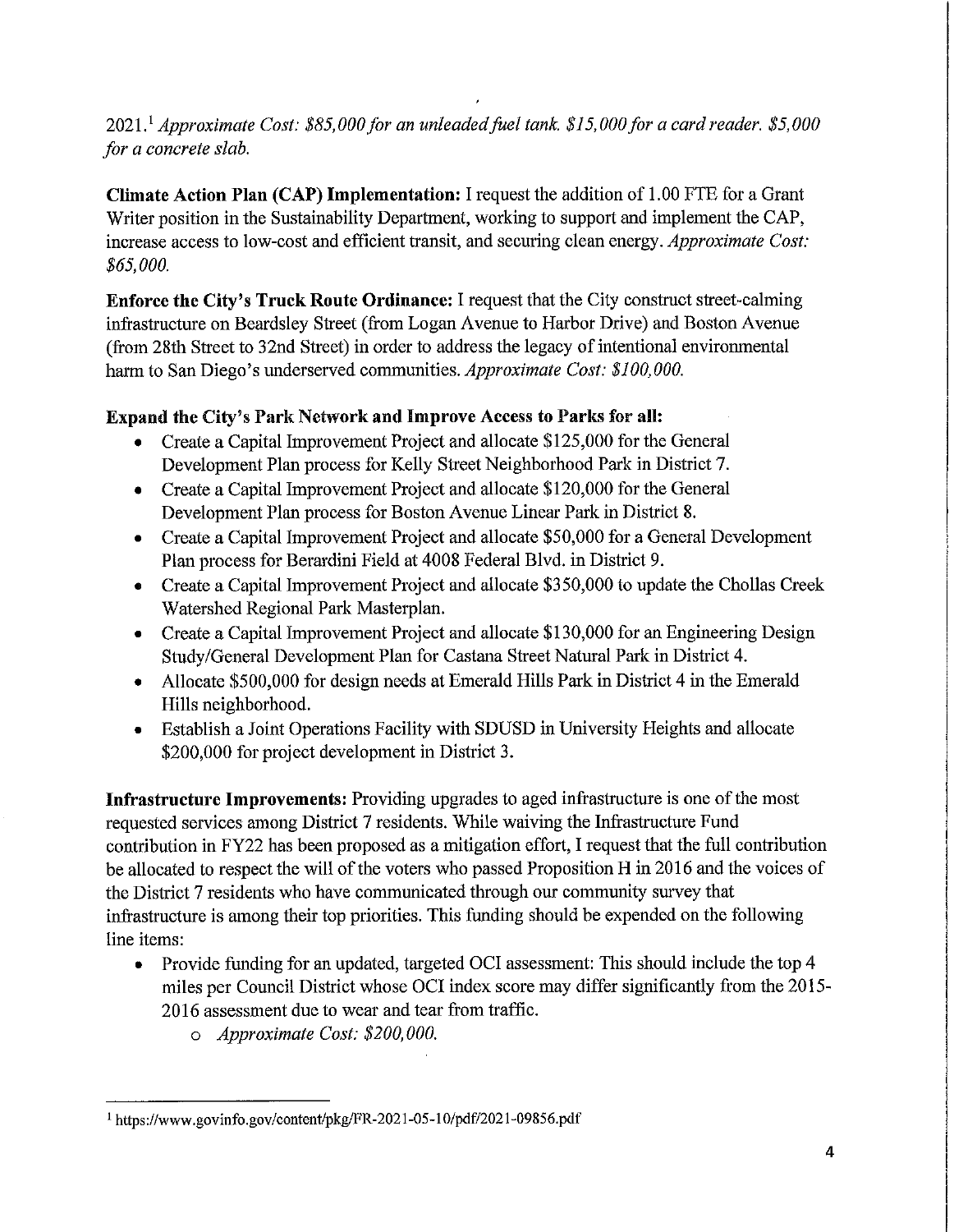- Add a Citywide Sidewalk Repair and Replacement Team<sup>2</sup>: If a full crew can't be accommodated in FY22, I ask that an option to increase repair be funded based on estimates referenced in the memorandum<sup>3</sup> issued on May 18, 2021, to the Budget Review Committee Members from Department of Finance Director, Rolando Charvel.
	- o *Approximate Cost: 23.00 FTEs and \$4,600,000.*
- Allocate funding for projects in the Capital Improvements Program: For District 7 specifically, I request that the following allocations:
	- o Implement recommendations outlined in Project Study Report prepared for Alvarado Road Realignment (P18007)
	- o Conduct a feasibility study to determine options to expand current square footage and modernize facilities at Allied Gardens/Benjamin Branch Library
	- o Establish a project and fund the design for John Baca Park, once the General Development Plan is completed later this summer (P19003)
	- o Implement projects identified in the Linda Vista Comprehensive Active Transportation Strategy<sup>4</sup>
	- o Implement recommendations from the Mission Valley Impact Fee Study adopted by the City Council on July  $6, 2020<sup>5</sup>$
	- o Provide funding for the full design, permitting, and construction of the San Carlos Branch Library (S00800)
	- o I also request that the following improvements be included in Citywide annual allocations:

Crosswalk improvements

■ Abbots Hill Rd. & Phyllis Pl.

Curb ramps

- Lake Andrita Ave & Lake Decatur Ave
- Lake Adlon Ave & Lake Decatur Ave
- Lake Andrita Ave & Lake Dora Ave
- Lake Adlon Ave & Lake Dora Ave
- Lake Andrita Ave & Lake Como Ave
- Lake Adlon Ave & Lake Como Ave
- Lake Andrita Ave & Lake Kathleen Ave
- Lake Adlon Ave & Lake Kathleen Ave
- Lake Adlon Ave & Cowles Mt. Blvd
- Jackson Dr & Lake Badin Ave
- Lake Badin Ave & Lake Adlon Ave
- Lake Badin Ave & Topaz Lake Ave
- Cowles Mt. Blvd & Topaz Lake Ave

Sidewalk installation

<sup>&</sup>lt;sup>2</sup> As recommended by the City's 2015 comprehensive sidewalk assessment, as well as the Performance Audit of the City's Liability Management" (06/11/2020)

<sup>&</sup>lt;sup>3</sup> "Fiscal Year 2022 Budget Review Committee Referral Responses for the May 10, 2021 Morning Session"

<sup>&</sup>lt;sup>4</sup> https://www.sandiego.gov/sites/default/files/ly cats final draft report 11-16-16 0.pdf

<sup>&</sup>lt;sup>5</sup> https://www.sandiego.gov/sites/default/files/fy 2020 mission valley ifs 0.pdf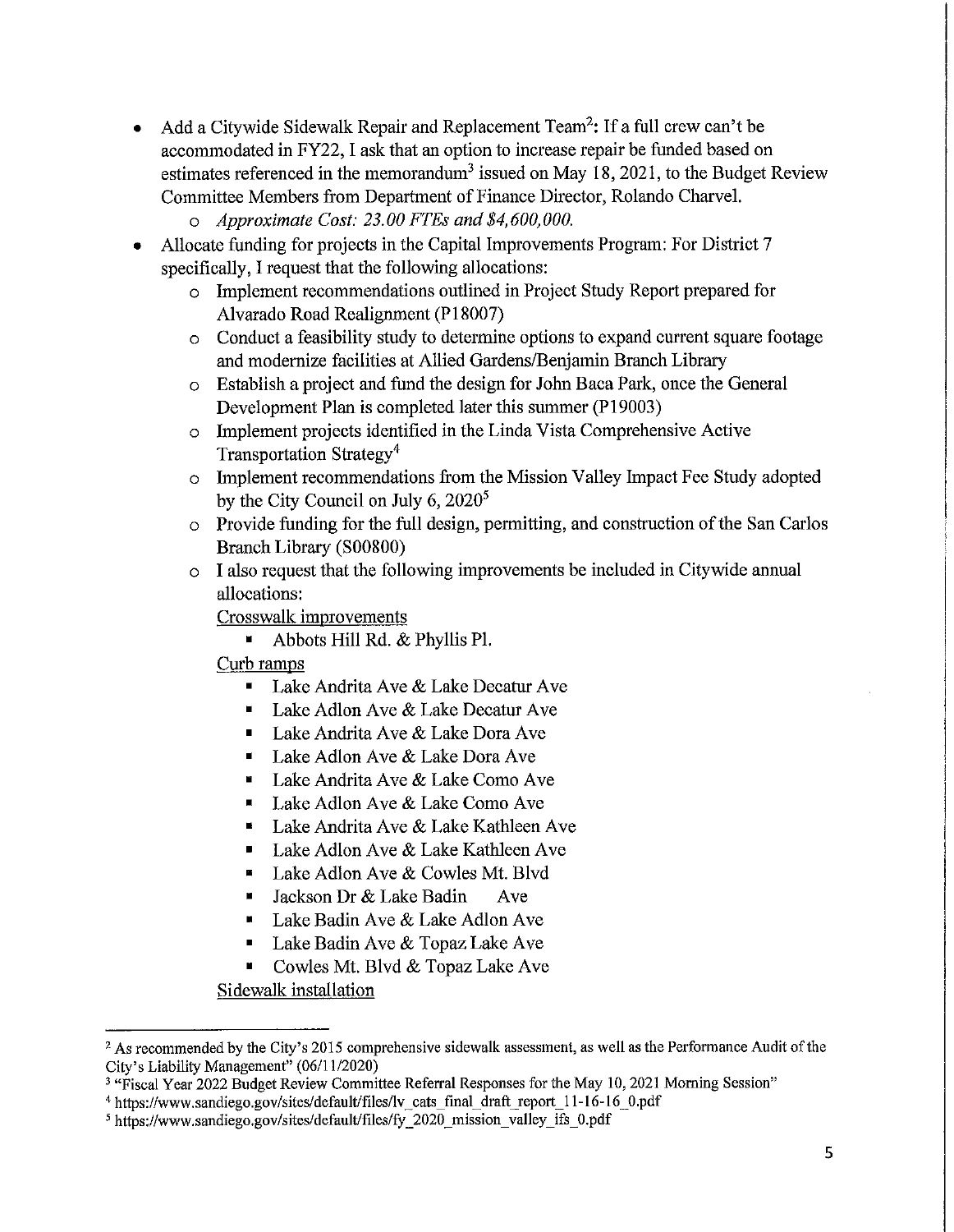- Camino Del Rio North from Mission City Pkwy and Ward Rd on North side
- Friars Road from 280' East of Frazee Road to Mission Center Road Eastbound off-ramp
- Mission City Parkway from 490' South of Camino Del Rio North to Southern terminus.
- Mission City Parkway from Camino Del Rio North to I-8 Bridge.
- Pacific Highway from Northern Community Boundary to Southern Community Boundary.
- Taylor Street and **1-8** East (Ramp).
- Taylor Street from Hotel Circle Sonth to Western Community Boundary. Sidewalk repair
	- - 7339 Turnford Dr
		- 7411 Turnford Dr
		- 6121 Fenimore Wy

Stormwater improvements

- Conduct a drainage assessment at Aero Dr. & Sandrock Rd.
- Add fourth box culvert to undersized storm channel in Alvarado Creek at Mission Gorge Rd, per the Navajo Public Facilities Financing Plan (T-7 and T-12B)
- Repair seepage drain adjacent to 6294 Decanture St.

Streetlights

- Nye St
- Osler St
- Fulton St
- Kelly St
- Linda Vista Library parking lot
- Innman St
- Mission Gorge Rd East of Greenbrier Ave
- 8163 Sevan Ct

Traffic signal modifications

- Starling Dr at Genesee Ave
- Bisby Lake Ave at Navajo Rd
- Boulder Lake Ave at Navajo Rd
- Cowles Mt. Blvd at Navajo Rd
- Golfcrest Dr at Jackson Dr
- Golfcrest Dr at Navajo Rd
- Jackson Rd at Navajo Rd
- Lake Arrowhead Dr/San Carlos Dr at Lake Murray Blvd
- Mission Gorge Pl at Mission Gorge Rd
- Mission Gorge Rd at Zion Ave
- Navajo Rd at Park Ridge Blvd
- Lake Murray Blvd at Turnbridge Way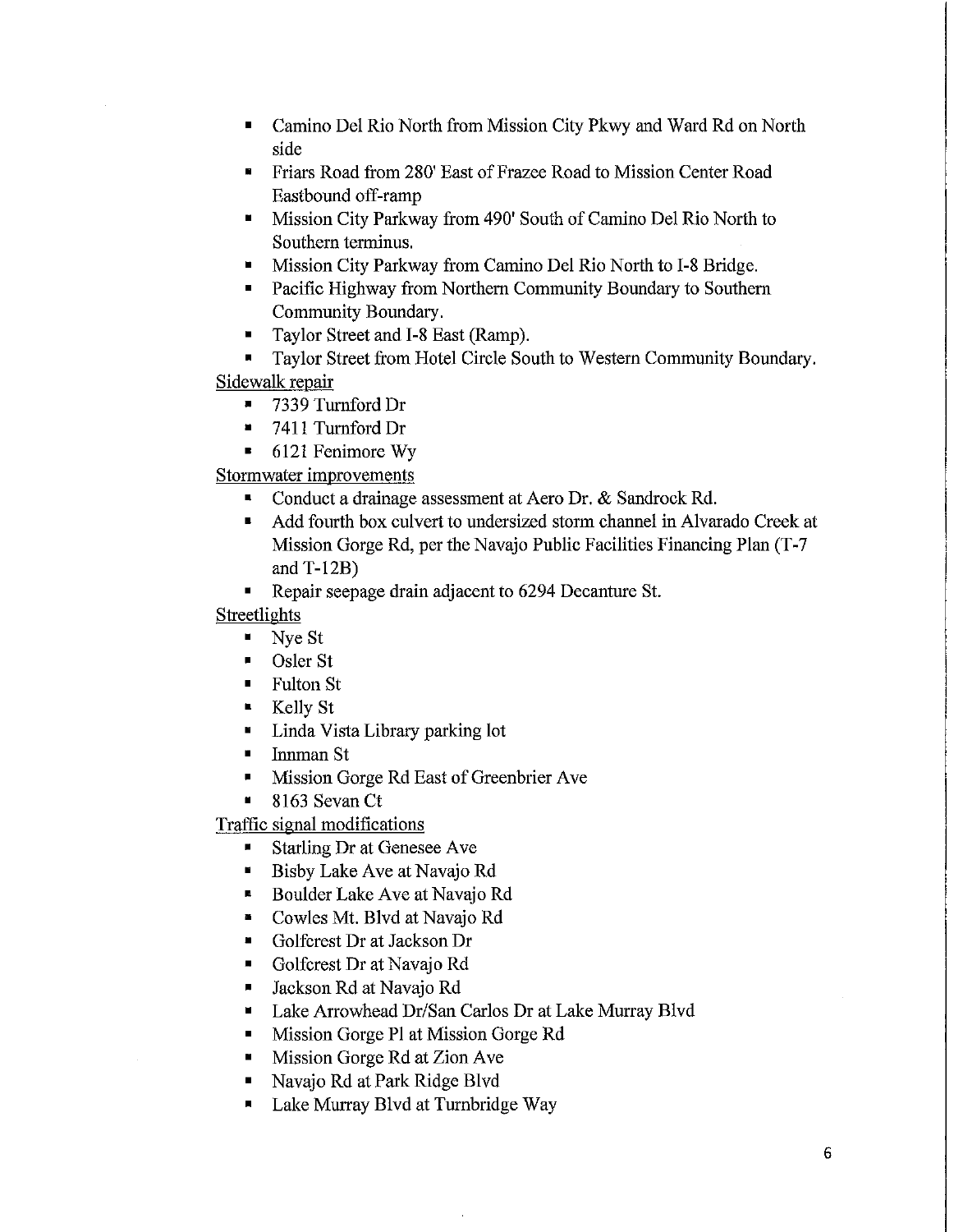- Adaptive traffic signals at Friars Rd
- **Increase funding levels for street resurfacing:** I request that the amount of slurry seal, overlay and reconstruction be increased in FY22, with an emphasis on Complete Streets elements. This can fund additional project managers, field inspection, and administrative support to expand the capacity of the City's paving program.

In particular. I request the following streets be included in FY22 projects:

- o Birchcreek Rd from Jackson Dr to Ronde! Ct
- o Boulder Place cul-de-sac
- o Boulder Lake Ave, from Navajo Rd to Jackson Dr
- o Clairemont Mesa Blvd, from Repecho Dr. to Santo Rd.
- o College Ave from I-8 to Del Cerro Blvd...
- o Conestoga Way, Ct and Dr
- o Cowles Mountain Boulevard, from Navajo Rd to Blue Lake Dr.
- o Del Cerro Blvd between College Ave. to Madra Ave
- o Fontaine St, from Leicester St to Margerum Ave
- o Forrestal Rd cul-de-sac
- o Golfcrest Dr, from Mission Gorge Rd to Navajo Rd
- o Lake Adlon Dr from Lake Murray Blvd to Jackson Dr
- o Marathon Drive from Success Ave. to Fermi Ave
- o Margerum Ave from Navajo Rd to Fontaine St
- o Mayita Way, cul-de-sac
- o Murray Park Drive from Madra Ave to Sunny Brae Pl
- o Navajo Rd from College Ave to Park Ridge Blvd
- o Ocana Place, cul-de-sac
- o Oporto Court, cul-de-sac
- o Oporto Place, cul-de-sac
- o Orcutt Ave, from Estrella Ave to Waring Rd
- o Park Ridge Blvd, from Jackson Dr to Murray Park Dr
- o Princess View Dr from Mission Gorge Rd to Waring Rd
- o Regner Rd and Regner Ct
- o Tinasa Way, cul-de-sac
- o Tommy Dr between Turnbridge Wyand Bisby Lake Ave
- o Turnford Dr from Bobhird Dr to Acuff Dr
- o Twain Ave from Fairmount Ave to Elsa Rd
- o Wandermere from Park Ridge Blvd. To Green Gables Ave
- o Waring Rd from 1-8 to Navajo Rd

**Mode Shift Incentive Program:** In order to incentivize a commute mode shift toward walking, bicycling, and transit, I request that the City explore a Transportation Demand Management (TOM) program for City employees. Rewards may include added paid time off or other benefits. *Approximate Cost: \$5 0, 000.*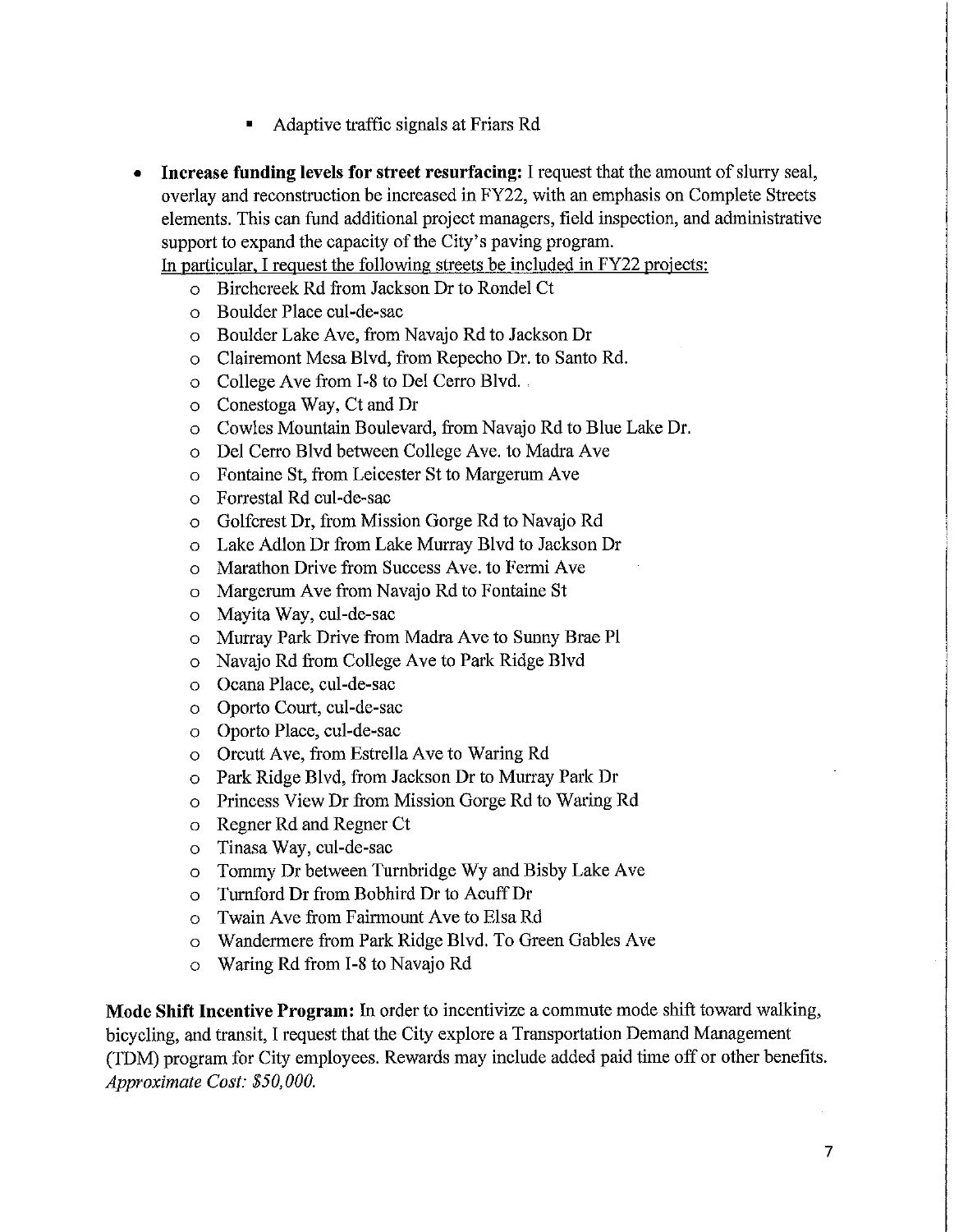# **PUBLIC SAFETY**

**Commission on Police Practices:** I request that an in-house attorney be added as 1.00 FTE in FY22, to ensure that the Commission can access independent legal counsel throughout the transition period. This can be offset by the proposed \$180,000 for outside legal counsel services. *Approximate Cost: \$165,000.* 

**Fire-Rescue Helicopter Maintenance:** Given the high demands of the upcoming fire season, funding for "Copter l" should be maintained for service in FY22. *Approximate Cost: \$350,000.* 

**SDPD Funding Reprioritization:** I am supportive of transitioning homeless outreach toward service providers and appreciate seeing the expanded contract with People Assisting the Homeless (PATH). While SDPD is instrumental in ensuring safe communities, we must diversify and strengthen City alternatives to police response, such as community investments, non-law enforcement first responders, and decriminalization of low-level offenses. I believe the proposed transfer of 1.00 FTE into the Homeless Outreach Team (HOT) would best be reprogrammed in the following ways:

- A Transitional Age Unit within the Neighborhood Justice Unit that provides support and age-appropriate responses to secure pathways to success for young people. *Approximate Cost: \$350,000.*
- Create community youth and young adult violence prevention programs in underserved communities. *Approximate Cost: \$200,000 for 2. 00 FTEs.*

**Support City Attorney and Funding of Gun Violence Response Unit:** As litigation in this field has increased, and since state grant funding to fund operations has been depleted, the City Attorney's office has had to reallocate resources from other units to provide stability to the Unit's personnel. I am therefore requesting the addition of2.00 FTEs to staff this Unit. *Approximate Cost: \$350,000.* 

**Brush/Weed Abatement:** Wildfire conditions have significantly worsened in the last few years and constitutes a significant public safety hazard to our communities that border canyonlands, regional parks and open space areas. I am requesting additional funding to address the maintenance needs of abatement in the public right of way. *Approximate Cost: \$328,000* 

**Graffiti Abatement:** Although there are no significant service level changes to the Transportation Department's budget as it pertains to graffiti abatement, the department still lacks the necessary funding to meet the requests of residents across the City for graffiti removal and clean-ups. I request additional funding to address this need within the Transportation Department. *Approximate Cost: \$100,000.* 

### **HOUSING & HOMELESSNESS**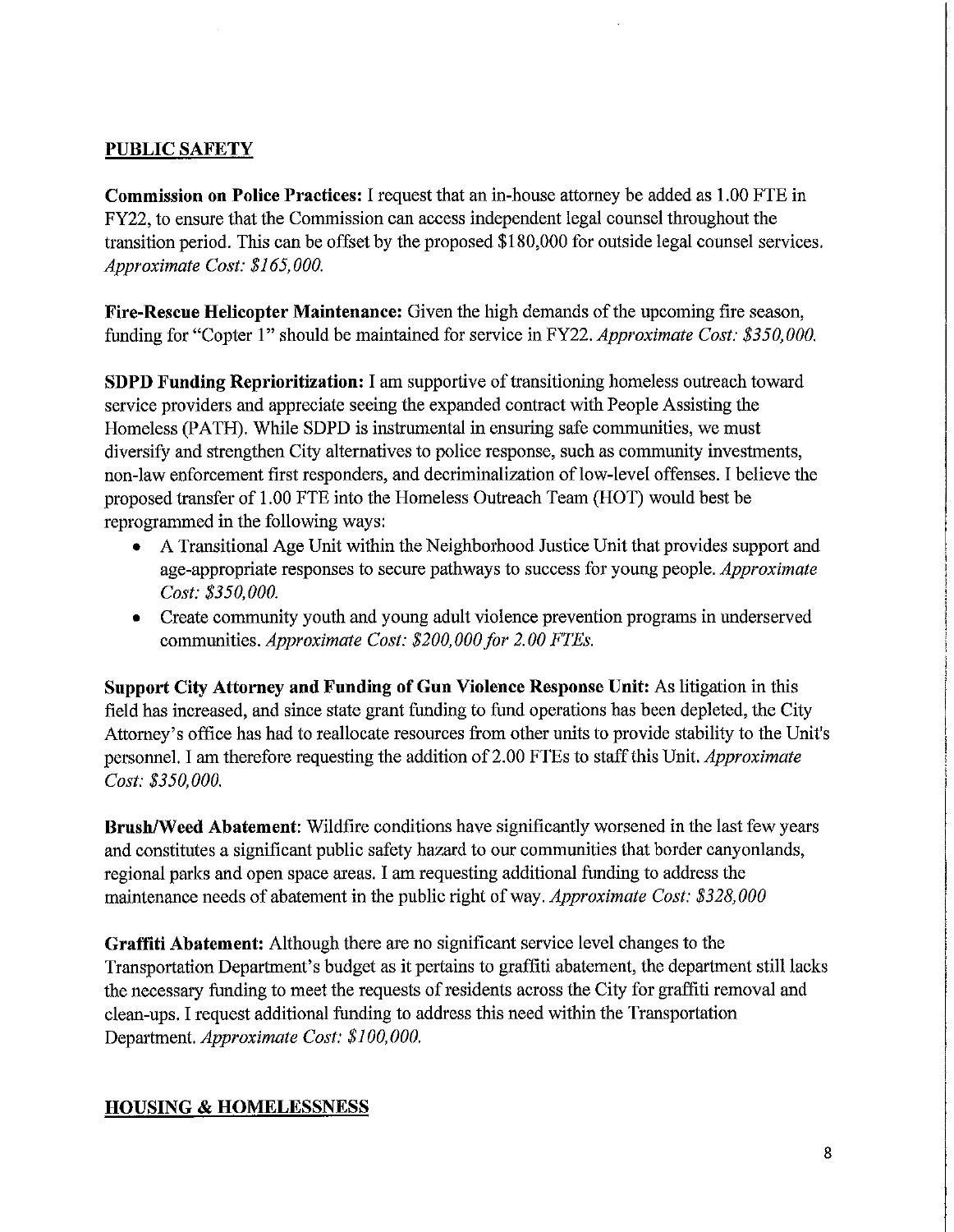**Homelessness and Housing Programming:** To maximize the investments toward homelessness proposed in the FY22 Budget, I request that funding be prioritized for family-focused shelters, providing essential services for families, as well as services for youth facing homelessness. I also ask that funding levels in FY22 reflect a commitment to meet the goal for numbers of shelter beds, and that funding be allocated toward a long-term program strategy for Golden Hall post-March 2022. The Council should also be kept apprised on the work to implement the City's Community Action Plan on Homelessness on a quarterly basis.

**Rent Registry Study:** In order to take the first steps toward establishing a Tenant Protections Board, I ask that the City commission a Nexus study to analyze the costs and feasibility of establishing a rent registry with an associated registry fee. Any revenue from the rent registry fee should be allocated to support a tenant board, maintenance of the rent registry, and local rent control measures to enforce AB 1482. *Approximate Cost: \$ 60, 000.* 

**Vacancy Tax Study:** I request that the City commission a feasibility study on the implementation of a vacancy tax and short-term vacation rental tax. Revenue generated from these taxes levied on practices that contribute to the unaffordability of San Diego's housing should not go into the City's General Fund but be set-aside in a special fund for rental assistance, legal services for tenants, and tenant outreach. *Approximate Cost: \$60,000.* 

#### **GOVERNMENT EFFICIENCY**

City Attorney's Office: I request the restoration of 2.00 FTE clerical positions in the Family Justice Center, as well as 2.00 FTEs civil litigation positions to reduce the need for outside counsel. This can be offset by the proposed \$900,000 in added expenditures for outside counsel. *Approximate Cost: \$106,492 for 2.00 FTE clerical positions, and \$504,000 for 3.00 FTE civil litigation positions.* 

**City Auditor's Office:** I request the restoration of the proposed wages reduction in the Budgeted Personnel Savings line, in order to fully staff the OCA. *Approximate Cost: \$91,000.* 

**City Clerk's Office:** Adequate resources must be allocated to the City Clerk's office to ensure all residents can access and understand City communications and City Council meeting materials. I request 1. 00 FTE for the City to hire an interpreter to help facilitate meaningful civic engagement, and that more positions be added in future fiscal years. *Approximate Cost: \$65,000.* 

**Public Bank Study:** The California Public Banking Act allows local governments to charter their own municipal banks. I request funding to study the viability of a potential City of San Diego Public Bank by creating a business plan to determine long-term cost savings. *Approximate Cost: \$100,000-\$300,000.*